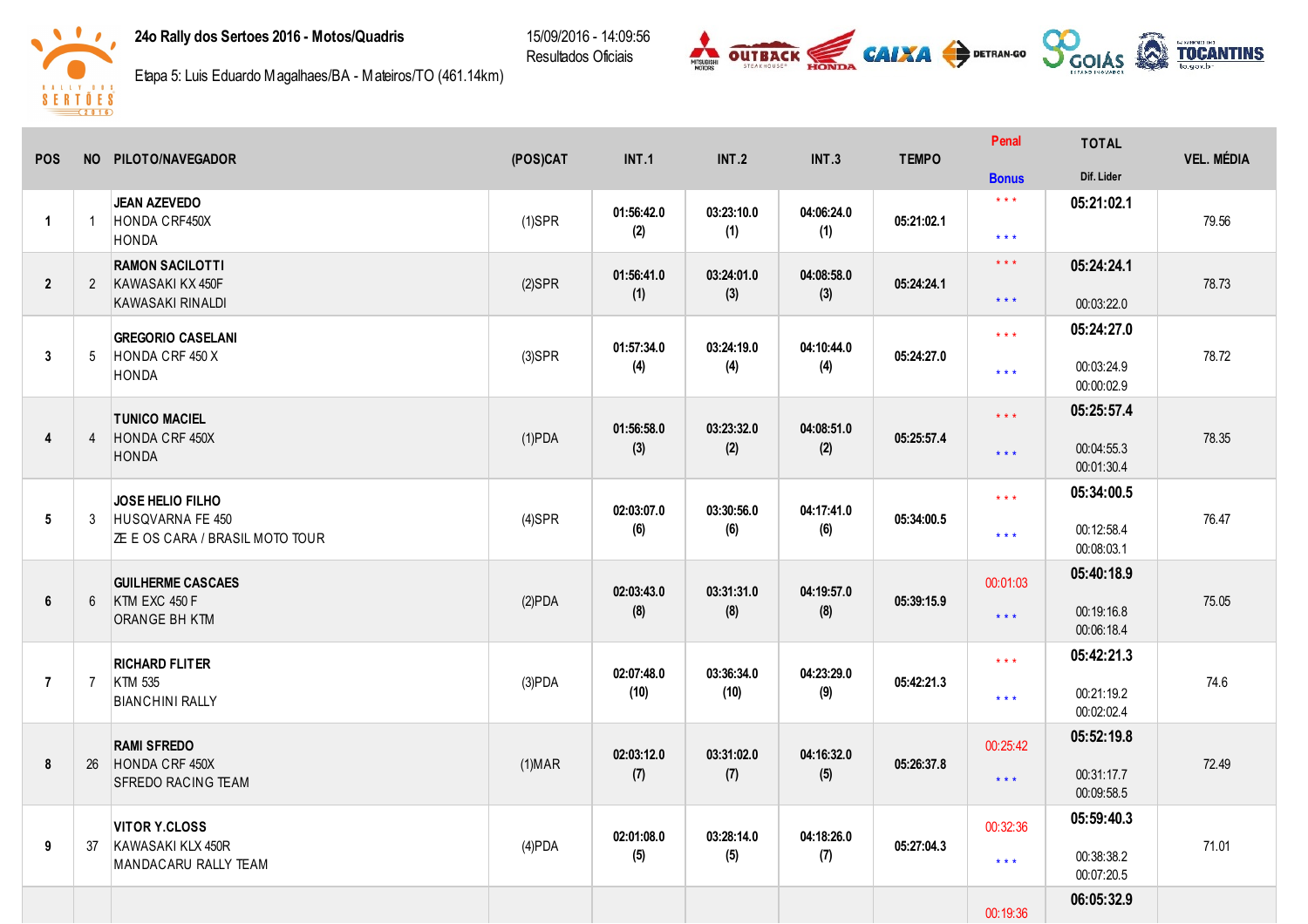| 10 | 29              | <b>EDUARDO T.SHIGA</b><br>HONDA CRF 450X<br>HONDA MOTOFIELD               | (2) <b>MAR</b> | 02:13:36.0<br>(12) | 03:44:08.0<br>(11) | 04:38:49.0<br>(11) | 05:51:44.9 | 00:05:48                                           | 00:44:30.8<br>00:05:52.6               | 69.87 |
|----|-----------------|---------------------------------------------------------------------------|----------------|--------------------|--------------------|--------------------|------------|----------------------------------------------------|----------------------------------------|-------|
| 11 | 27              | JOVANIO L. FRUTUOSO<br>YAMAHA WR 450F<br><b>MOTOSUPER</b>                 | $(1)$ OV45     | 02:22:39.0<br>(20) | 03:58:25.0<br>(17) | 04:50:02.0<br>(16) | 06:09:10.7 | $\star\star\star$<br>$\star\star\star$             | 06:09:10.7<br>00:48:08.6<br>00:03:37.8 | 69.18 |
| 12 |                 | <b>EZAIR RODRIGO BOSSA</b><br>42 HONDA CRF 450X<br>MANDACARU RALLY TEAM   | (3) <b>MAP</b> | 02:13:06.0<br>(11) | 03:49:09.0<br>(13) | 04:37:54.0<br>(10) | 05:50:16.8 | 00:26:57<br>$***$                                  | 06:17:13.8<br>00:56:11.7<br>00:08:03.1 | 67.7  |
| 13 |                 | <b>ANDRE T.A.SUGUITA</b><br>110 CAN AM RENEGADE<br><b>BIKE BOX RACING</b> | (1)QDR         | 02:18:13.0<br>(15) | 03:53:23.0<br>(14) | 04:49:01.0<br>(15) | 06:12:36.3 | 00:07:00<br>$\star\star\star$                      | 06:19:36.3<br>00:58:34.2<br>00:02:22.5 | 67.28 |
| 14 |                 | <b>RAFAEL MILAN</b><br>12 HUSABERG FE 501<br><b>BRASIL MOTO TOUR</b>      | $(5)$ PDA      | 02:16:59.0<br>(13) | 03:48:58.0<br>(12) | 04:42:37.0<br>(12) | 05:57:49.4 | 00:24:57<br>$\star$ $\star$ $\star$                | 06:22:46.4<br>01:01:44.3<br>00:03:10.1 | 66.72 |
| 15 | 44              | <b>RONALDO IMAY</b><br><b>KTM XC-W 450</b><br>O BOTICARIO RALLY           | $(2)$ OV45     | 02:20:36.0<br>(18) | 03:55:20.0<br>(15) | 04:48:26.0<br>(14) | 06:03:40.1 | 00:20:51<br>$\star\star\star$                      | 06:24:31.1<br>01:03:29.0<br>00:01:44.7 | 66.42 |
| 16 | 33 <sup>2</sup> | <b>MARISERGIO F. KONS</b><br>YAMAHA WR<br>YAMAHA RINALDI RALLY TEAM       | $(3)$ OV45     | 02:29:31.0<br>(24) | 04:05:16.0<br>(22) | 05:00:14.0<br>(19) | 06:23:40.6 | 00:01:00<br>$***$                                  | 06:24:40.6<br>01:03:38.5<br>00:00:09.5 | 66.39 |
| 17 | 8               | <b>JULIO BISSINHO</b><br>HONDA CRF 230<br><b>HONDA MOTOFIELD</b>          | $(1)$ CRF      | 02:27:56.0<br>(21) | 04:04:54.0<br>(21) | 05:03:53.0<br>(22) | 06:26:33.9 | $\star$ $\star$ $\star$<br>$\star$ $\star$ $\star$ | 06:26:33.9<br>01:05:31.8<br>00:01:53.3 | 66.07 |
| 18 |                 | <b>DIOGO ZONATO</b><br>108 PROTOTIPO<br>ZONARACINGTEAM                    | (2)QDR         | 02:17:11.0<br>(14) | 04:01:22.0<br>(19) | 05:02:13.0<br>(21) | 06:26:06.9 | 00:01:09<br>$***$                                  | 06:27:15.9<br>01:06:13.8<br>00:00:42.0 | 65.95 |
| 19 | 30              | <b>CRISTIANO TEIXEIRA</b><br>HONDA CRF 230<br>HONDA MOTOFIELD             | $(2)$ CRF      | 02:31:33.0<br>(25) | 04:08:18.0<br>(24) | 05:06:26.0<br>(24) | 06:28:46.6 | $\star$ $\star$ $\star$<br>$\star$ $\star$ $\star$ | 06:28:46.6<br>01:07:44.5<br>00:01:30.7 | 65.69 |
| 20 | 47              | <b>LUCIANO GOMES</b><br>YAMAHA WR450F<br>YAMAHA RINALDI RALLY TEAM        | (4) <b>MAP</b> | 02:20:02.0<br>(16) | 03:59:28.0<br>(18) | 04:53:08.0<br>(18) | 06:14:55.0 | 00:13:54<br>$\star$ $\star$ $\star$                | 06:28:49.0<br>01:07:46.9<br>00:00:02.4 | 65.69 |
|    |                 |                                                                           |                |                    |                    |                    |            |                                                    | 06:30:17.7                             |       |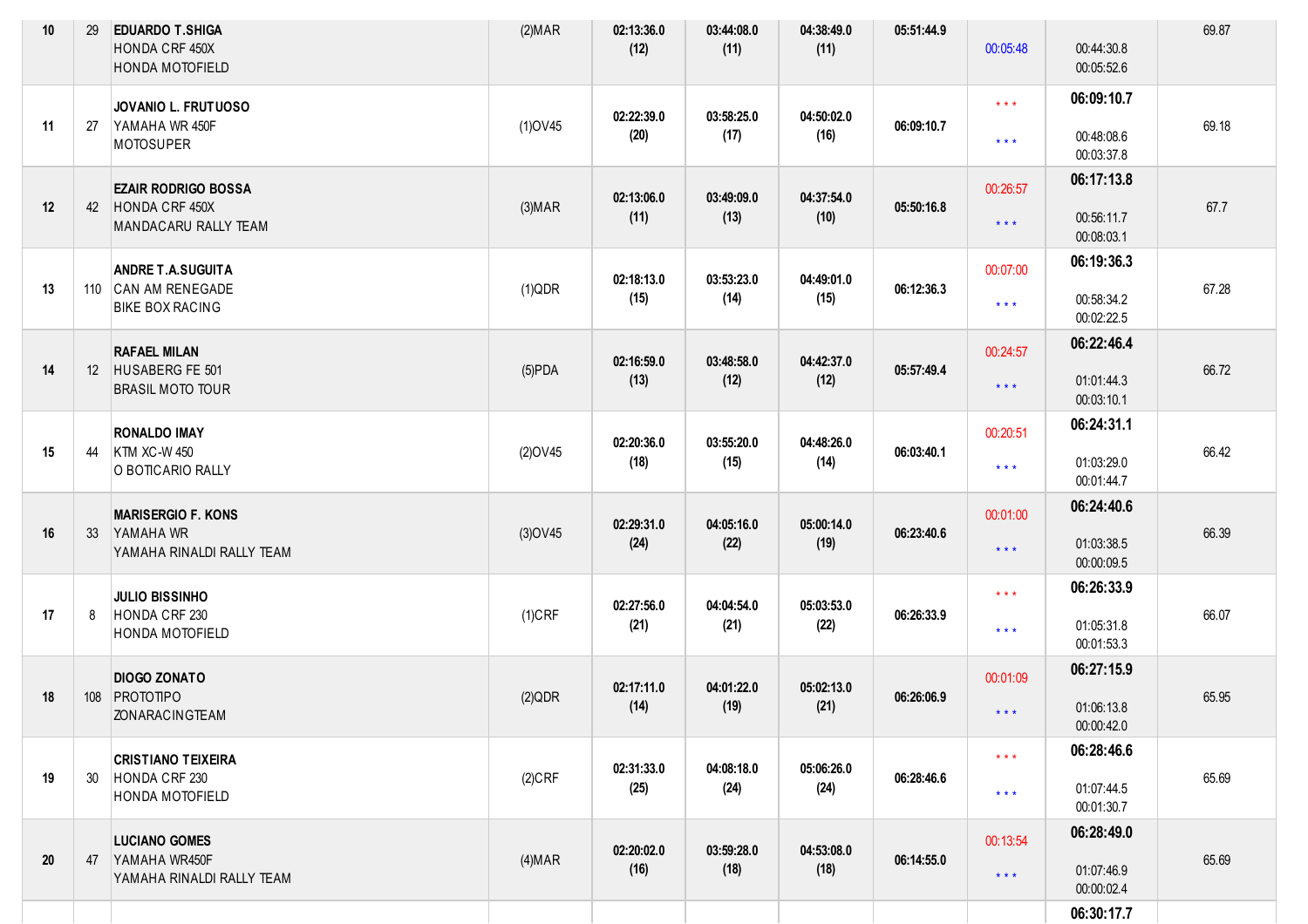| 21 | 51 | <b>MARCELO FABRO</b><br>HONDA CRF 230<br>SERRA ADVENTURE - CAXIAS DO SUL   | $(3)$ CRF      | 02:28:00.0<br>(22) | 04:04:51.0<br>(20) | 05:05:52.0<br>(23) | 06:28:53.7 | 00:01:24<br>$\star$ $\star$ $\star$ | 01:09:15.6<br>00:01:28.7               | 65.44 |
|----|----|----------------------------------------------------------------------------|----------------|--------------------|--------------------|--------------------|------------|-------------------------------------|----------------------------------------|-------|
| 22 | 14 | <b>HENRIQUE ARENA</b><br>KAWASAKI KLX<br><b>BIKE BOX RACING</b>            | $(4)$ OV45     | 04:07:44.0<br>(43) | 05:46:25.0<br>(43) | 06:41:14.0<br>(42) | 08:03:01.4 | 00:01:00<br>01:18:53                | 06:45:08.4<br>01:24:06.3<br>00:14:50.7 | 63.04 |
| 23 | 38 | <b>ANDRE DE ASSUMPCAO</b><br><b>KTM 450 EXC</b><br><b>BRASIL MOTO TOUR</b> | (5) <b>MAR</b> | 02:34:36.0<br>(30) | 04:19:52.0<br>(29) | 05:21:31.0<br>(28) | 06:46:08.6 | 00:07:42<br>00:05:48                | 06:48:02.6<br>01:27:00.5<br>00:02:54.2 | 62.59 |
| 24 | 9  | <b>FLAVIO CATENGA</b><br>HONDA CRF450<br><b>BRASIL MOTO TOUR</b>           | $(6)$ PDA      | 02:32:40.0<br>(26) | 04:11:10.0<br>(25) | 05:08:35.0<br>(25) | 06:29:33.7 | 00:27:27<br>$***$                   | 06:57:00.7<br>01:35:58.6<br>00:08:58.1 | 61.25 |
| 25 | 21 | <b>MOARA SACILOTTI</b><br>KAWASAKI KLX<br>KAWASAKI RINALDI                 | $(5)$ OV45     | 02:39:58.0<br>(27) | 04:22:05.0<br>(30) | 05:32:51.0<br>(30) | 07:02:55.5 | $\star$ $\star$ $\star$<br>$***$    | 07:02:55.5<br>01:41:53.4<br>00:05:54.8 | 60.39 |
| 26 | 41 | <b>CESAR RAFAEL WILKE</b><br>HONDA CRF 450X<br>100% AMIGOS                 | (6) <b>MAR</b> | 02:22:21.0<br>(32) | 04:05:56.0<br>(23) | 05:00:48.0<br>(20) | 06:12:56.1 | 00:54:39<br>$***$                   | 07:07:35.1<br>01:46:33.0<br>00:04:39.6 | 59.73 |
| 27 | 31 | <b>ISRAEL C.SEGUNDO</b><br>HONDA CRF 450X<br><b>BALSAS OFF ROAD</b>        | (7) <b>MAR</b> | 02:33:37.0<br>(19) | 04:11:15.0<br>(26) | 05:13:46.0<br>(27) | 06:21:55.8 | 00:46:00<br>$***$                   | 07:07:55.8<br>01:46:53.7<br>00:00:20.7 | 59.68 |
| 28 |    | <b>EDGLEY M.L. SOBRINHO</b><br>106 YAMAHA RAPTOR<br><b>NC RALLY TEAM</b>   | (3)QDR         | 02:37:08.0<br>(29) | 04:22:46.0<br>(31) | 05:32:30.0<br>(29) | 07:03:01.8 | 00:14:48<br>$***$                   | 07:17:49.8<br>01:56:47.7<br>00:09:54.0 | 58.33 |
| 29 |    | <b>JAVIER F. DIEGO</b><br>111   LDE 641 CAN AM<br><b>BIANCHINI RALLY</b>   | $(4)$ QDR      | 02:50:39.0<br>(31) | 04:35:16.0<br>(32) | 05:45:42.0<br>(32) | 07:15:38.5 | 00:05:42<br>* * *                   | 07:21:20.5<br>02:00:18.4<br>00:03:30.7 | 57.87 |
| 30 | 32 | <b>MARCIO ADAMI</b><br>HONDA CRFX 450<br>SO DOIS NO RALLY                  | (6) OV45       | 02:28:06.0<br>(34) | 04:12:24.0<br>(27) | 05:11:26.0<br>(26) | 06:34:29.5 | 00:49:12<br>$***$                   | 07:23:41.5<br>02:02:39.4<br>00:02:21.0 | 57.56 |
| 31 | 40 | <b>WILLIAM UZAL GARCIA</b><br>HUSABERG FE450<br>CONSTRUTECH RACING         | $(8)$ MAR      | 02:57:38.0<br>(35) | 04:56:21.0<br>(39) | 06:05:33.0<br>(38) | 07:34:55.5 | 00:00:57<br>$***$                   | 07:35:52.5<br>02:14:50.4<br>00:12:11.0 | 56.02 |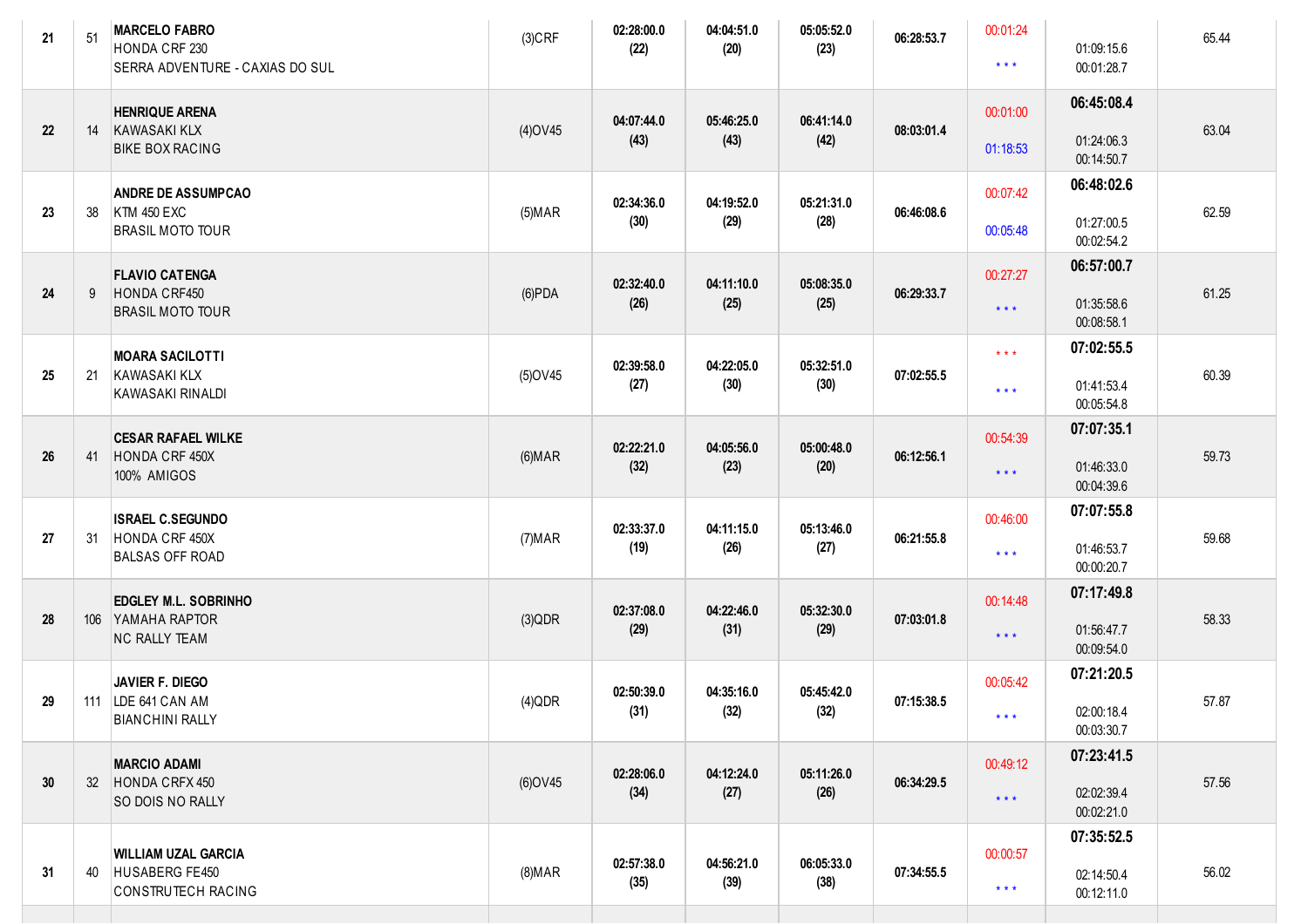| 32 | 34  | <b>JOAO REGO BARROS</b><br>YAMAHA YZ250FX<br>TOCANTINS NO SERTOES | $(7)$ OV45     | 03:02:56.0<br>(23) | 04:53:04.0<br>(37) | 06:03:41.0<br>(37) | 07:32:56.5 | 00:05:00<br>$\star$ $\star$ $\star$ | 07:37:56.5<br>02:16:54.4 | 55.77 |
|----|-----|-------------------------------------------------------------------|----------------|--------------------|--------------------|--------------------|------------|-------------------------------------|--------------------------|-------|
|    |     |                                                                   |                |                    |                    |                    |            |                                     | 00:02:04.0               |       |
|    |     | LUIS F. ZOTELLI                                                   |                |                    |                    |                    |            | 01:22:30                            | 07:42:42.7               |       |
| 33 | 43  | KTM 500<br><b>BIANCHINI RALLY</b>                                 | (7)PDA         | 02:04:06.0<br>(37) | 03:33:49.0<br>(9)  | 04:47:03.0<br>(13) | 06:20:12.7 | $\star\star\star$                   | 02:21:40.6<br>00:04:46.2 | 55.2  |
|    |     | JEFERSON M. NOBRE                                                 |                |                    |                    |                    |            | 00:17:00                            | 07:47:32.2               |       |
| 34 |     | 112 YAMAHA RAPTOR 700<br><b>NC RALLY TEAM</b>                     | $(5)$ QDR      | 03:06:59.0<br>(39) | 04:51:47.0<br>(36) | 06:01:28.0<br>(36) | 07:30:32.2 | $\star$ $\star$ $\star$             | 02:26:30.1<br>00:04:49.5 | 54.63 |
|    |     | <b>DIEGO LICIO</b>                                                |                |                    |                    |                    |            | 00:32:27                            | 07:48:08.0               |       |
| 35 |     | 105 YAMAHA RAPTOR 700<br>DKR TEAM (SERTOES)                       | $(6)$ QDR      | 02:51:36.0<br>(9)  | 04:41:24.0<br>(35) | 05:54:22.0<br>(34) | 07:15:41.0 | $\star$ $\star$ $\star$             | 02:27:05.9<br>00:00:35.8 | 54.56 |
|    |     | <b>LEONARDO DE ALMEIDA</b>                                        |                |                    |                    |                    |            | 00:06:33                            | 07:51:42.5               |       |
| 36 | 39  | KAWASAKI KLX450R                                                  | $(5)$ SPR      | 03:14:41.0<br>(40) | 05:19:24.0<br>(41) | 06:26:23.0<br>(41) | 07:54:36.5 |                                     | 02:30:40.4               | 54.14 |
|    |     | <b>BIKE BOX RACING</b>                                            |                |                    |                    |                    |            | 00:09:27                            | 00:03:34.5               |       |
|    |     | <b>CHRISTIAN COSTANTINI</b>                                       |                |                    |                    |                    |            | 00:18:21                            | 08:02:24.4               |       |
| 37 | 22  | HONDA CRF450X<br><b>ONE RALLY</b>                                 | (9) <b>MAR</b> | 02:58:46.0<br>(36) | 04:54:41.0<br>(38) | 06:07:45.0<br>(39) | 07:44:03.4 | $\star\star\star$                   | 02:41:22.3<br>00:10:41.9 | 52.94 |
|    |     | <b>HELIO PESSOA</b>                                               |                |                    |                    |                    |            | 00:45:00                            | 08:14:13.6               |       |
| 38 |     | 104 YAMAHA RAPTOR 700<br>PRORALLY                                 | (7)QDR         | 03:12:33.0<br>(42) | 05:01:16.0<br>(40) | 06:23:28.0<br>(40) | 07:42:18.6 | 00:13:05                            | 02:53:11.5<br>00:11:49.2 | 51.68 |
|    |     | RONALDO P. DA SILVA                                               |                |                    |                    |                    |            | 00:33:00                            | 08:33:00.0               |       |
| 39 | 52  | HONDA CRF 230                                                     | $(4)$ CRF      | 02:32:40.0<br>(38) | 04:12:32.0<br>(28) | 05:36:56.0<br>(31) | 08:00:00.0 |                                     | 03:11:57.9               | 49.79 |
|    |     | <b>TEAM PROBLEMA</b>                                              |                |                    |                    |                    |            | $\star$ $\star$ $\star$             | 00:18:46.4               |       |
|    |     | <b>GEISON P. BELMONT</b>                                          |                |                    |                    |                    |            | 02:05:18                            | 09:10:26.5               |       |
| 40 |     | 103 PROTOTIPO 1000 4X4                                            | $(8)$ QDR      | 02:45:01.0<br>(41) | 04:38:39.0<br>(33) | 05:49:22.0<br>(33) | 07:05:08.5 |                                     | 03:49:24.4               | 46.4  |
|    |     | MAIKON RALLY TEAM                                                 |                |                    |                    |                    |            | $\star$ $\star$ $\star$             | 00:37:26.5               |       |
|    |     | <b>DANIEL BARP CREMA</b>                                          |                |                    |                    | 04:50:16.0         |            | 05:13:39                            | 11:26:39.0               |       |
| 41 | 11  | YAMAHA YZF<br>YAMAHA RINALDI RALLY TEAM                           | (10) MAR       | 02:20:31.0<br>(26) | 03:56:36.0<br>(16) | (17)               | 06:13:00.0 | $\star$ $\star$ $\star$             | 06:05:36.9<br>02:16:12.5 | 37.2  |
|    |     | PEDRO H.T.COSTA                                                   |                |                    |                    |                    |            | 05:33:00                            | 13:33:00.0               |       |
| 42 | 102 | POLARIS SCRAMBLER XP<br>MANDACARU RALLY TEAM                      | $(9)$ QDR      | 02:32:45.0<br>(27) | 05:27:20.0<br>(42) | 07:54:54.0<br>(43) | 08:00:00.0 | $\star$ $\star$ $\star$             | 08:11:57.9<br>02:06:21.0 | 31.41 |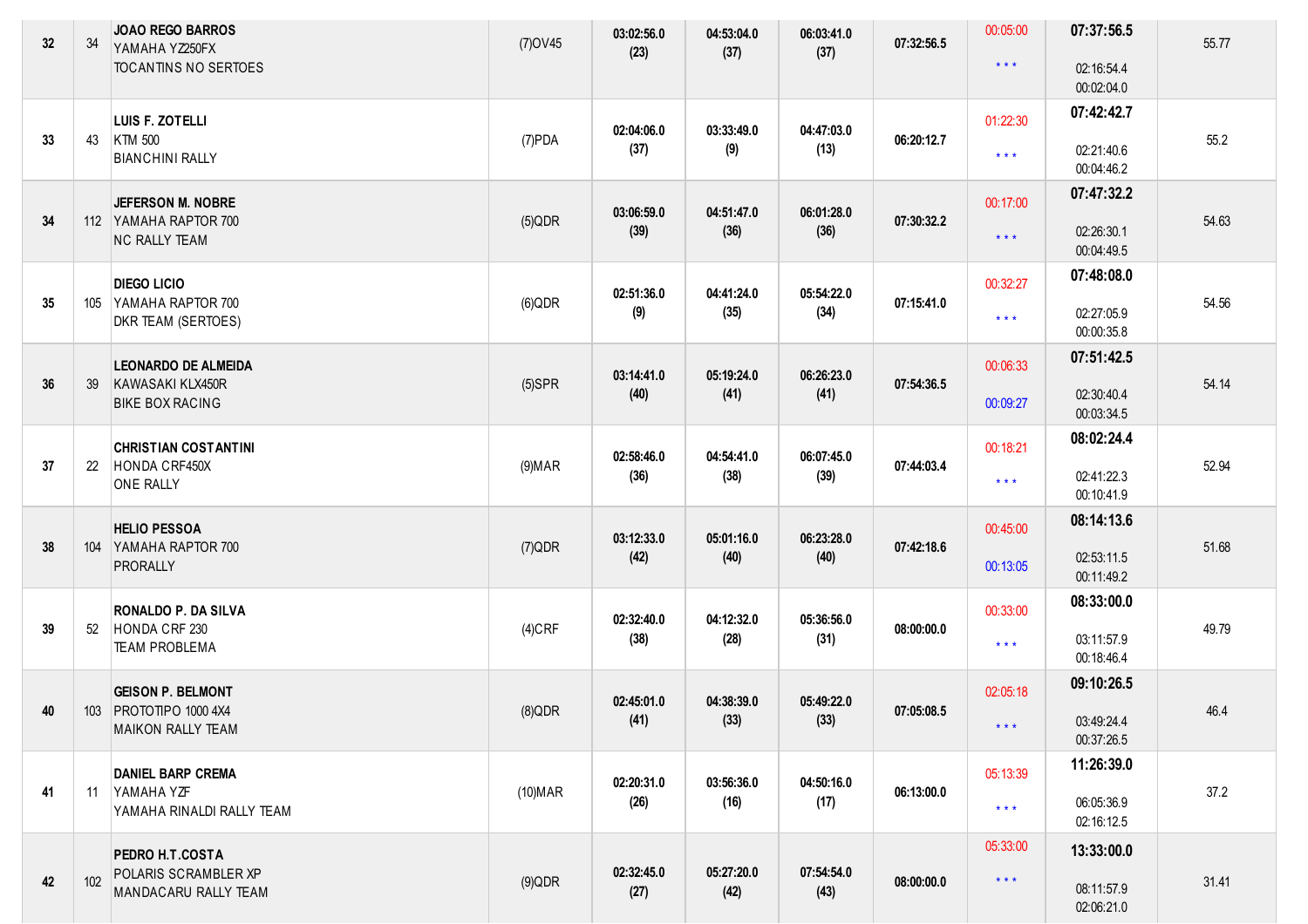| 43 | 19              | JOSE DE DEUS B. NETO<br>KTM ECX 350<br>O BOTICARIO RALLY                 | $(11)$ MAR      | $***$                   | $\star$ $\star$ $\star$ | $\star$ $\star$ $\star$ | 08:00:00.0 | 07:09:00<br>$\star$ $\star$ $\star$ | 15:09:00.0<br>09:47:57.9<br>01:36:00.0 | 28.1  |
|----|-----------------|--------------------------------------------------------------------------|-----------------|-------------------------|-------------------------|-------------------------|------------|-------------------------------------|----------------------------------------|-------|
| 44 |                 | <b>MARCELO MEDEIROS</b><br>101 YAMAHA RAPTOR<br><b>TAGUATUR RACING</b>   | $(10)$ QDR      | $\star$ $\star$ $\star$ | $\star$ $\star$ $\star$ | $\star$ $\star$ $\star$ | 08:00:00.0 | 07:58:00<br>$\star$ $\star$ $\star$ | 15:58:00.0<br>10:36:57.9<br>00:49:00.0 | 26.66 |
| 45 | 20              | <b>DIMAS MATTOS</b><br>KTM RALLY REPLICA<br><b>BRASIL MOTO TOUR</b>      | (8) OV45        | $\star$ $\star$ $\star$ | $\star$ $\star$ $\star$ | $\star$ $\star$ $\star$ | 08:00:00.0 | 07:58:00<br>$\star$ $\star$ $\star$ | 15:58:00.0<br>10:36:57.9<br>00:00:00.0 | 26.66 |
| 46 | 23              | <b>RODRIGO BETTI</b><br>KTM RALLY REPLICA 450<br><b>BIKE BOX RACING</b>  | $(6)$ SPR       | $\star$ $\star$ $\star$ | $\star$ $\star$ $\star$ | $\star$ $\star$ $\star$ | 08:00:00.0 | 07:58:00<br>$\star$ $\star$ $\star$ | 15:58:00.0<br>10:36:57.9<br>00:00:00.0 | 26.66 |
| 47 | 49              | <b>SERGIO H. PEDROSO</b><br>HONDA 230 CC<br>100% AMIGOS                  | $(5)$ CRF       | $\star$ $\star$ $\star$ | $\star$ $\star$ $\star$ | $\star$ $\star$ $\star$ | 08:00:00.0 | 07:58:00<br>$\star$ $\star$ $\star$ | 15:58:00.0<br>10:36:57.9<br>00:00:00.0 | 26.66 |
| 48 |                 | <b>MICHAEL C.B. DIAS</b><br>114 YAMAHA RAPTOR<br><b>TAGUATUR RACING</b>  | (11)QDR         | $\star$ $\star$ $\star$ | $***$                   | $\star$ $\star$ $\star$ | 08:00:00.0 | 07:58:00<br>$\star$ $\star$ $\star$ | 15:58:00.0<br>10:36:57.9<br>00:00:00.0 | 26.66 |
| 49 | 28              | <b>TULIO BORGES MALTA</b><br>HONDA CRF 230CC<br><b>BYMOTO</b>            | $(6)$ CRF       | $***$                   | $\star$ $\star$ $\star$ | $\star$ $\star$ $\star$ | 08:00:00.0 | 07:58:00<br>$\star$ $\star$ $\star$ | 15:58:00.0<br>10:36:57.9<br>00:00:00.0 | 26.66 |
| 50 | 10 <sup>°</sup> | <b>RICARDO MARTINS</b><br>YAMAHA WR450<br>YAMAHA RINALDI RALLY TEAM      | $(8)$ PDA       | $\star$ $\star$ $\star$ | $\star$ $\star$ $\star$ | $\star$ $\star$ $\star$ | 08:00:00.0 | 07:58:00<br>$\star$ $\star$ $\star$ | 15:58:00.0<br>10:36:57.9<br>00:00:00.0 | 26.66 |
| 51 |                 | <b>MARCOS COLVERO</b><br>15   KTM EXC450<br><b>BIANCHINI RALLY</b>       | (9)PDA          | $***$                   | $\star$ $\star$ $\star$ | $\star$ $\star$ $\star$ | 08:00:00.0 | 07:58:00<br>$\star$ $\star$ $\star$ | 15:58:00.0<br>10:36:57.9<br>00:00:00.0 | 26.66 |
| 52 |                 | <b>RODRIGO MONTEMOR</b><br>16 HUSQWARNA FE 450<br><b>BIKE BOX RACING</b> | $(10)$ PDA      | $\star$ $\star$ $\star$ | $\star$ $\star$ $\star$ | $\star$ $\star$ $\star$ | 08:00:00.0 | 07:58:00<br>$\star$ $\star$ $\star$ | 15:58:00.0<br>10:36:57.9<br>00:00:00.0 | 26.66 |
| 53 | 17              | <b>KASSIANO BURTETT</b><br>HONDA CRF 450X<br><b>BRASIL MOTO TOUR</b>     | (12) <b>MAR</b> | $\star$ $\star$ $\star$ | $\star$ $\star$ $\star$ | $***$                   | 08:00:00.0 | 07:58:00<br>$\star$ $\star$ $\star$ | 15:58:00.0<br>10:36:57.9<br>00:00:00.0 | 26.66 |